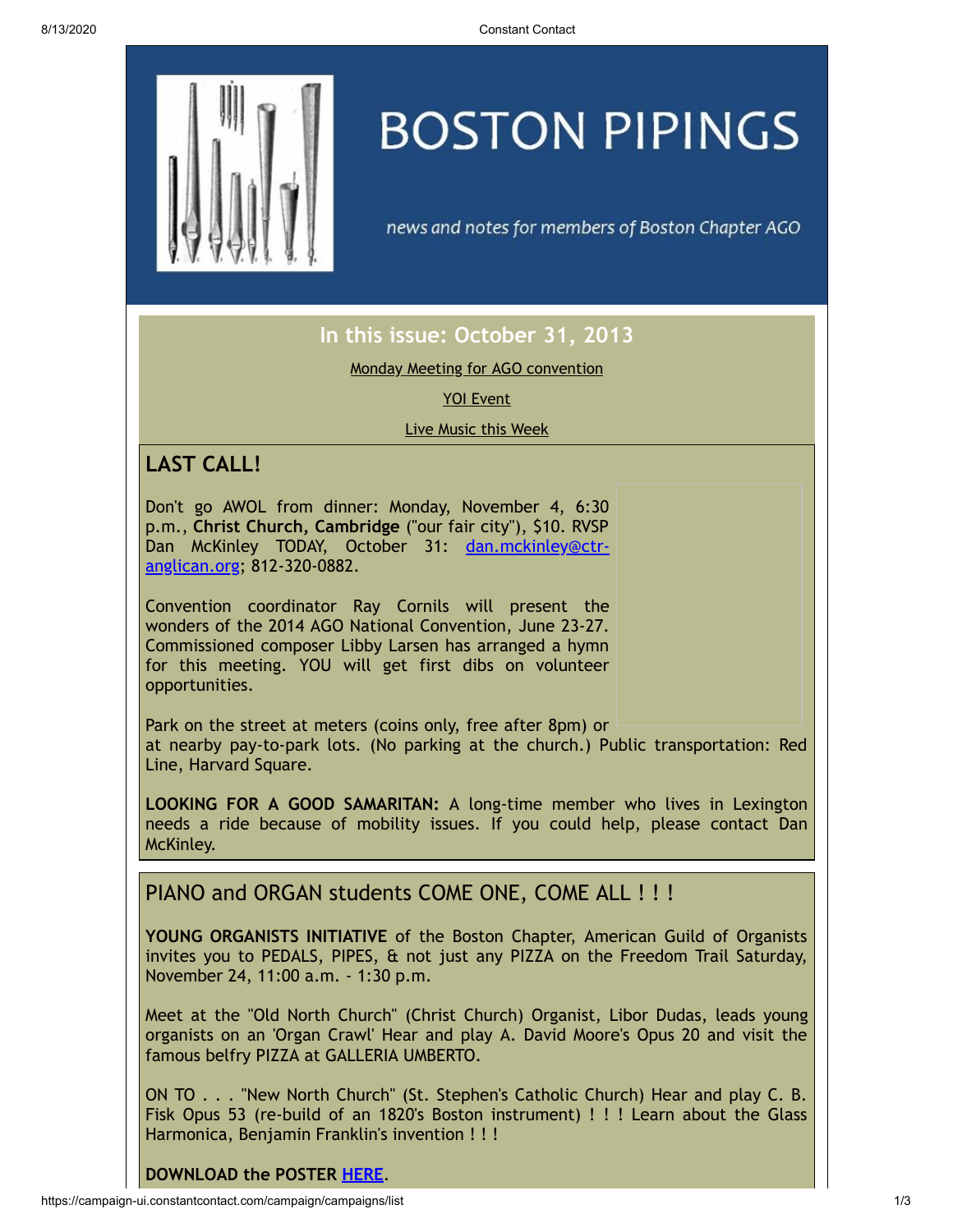

#### **2013 -2014 SCHOLARSHIP AUDITIONS**

St. Paul Church, Boston Archdiocesan School, Cambridge

Bring organ and/or piano music to audition for a scholarship for formal study of the organ. Saturday, January 18, 2014 at 11:00 a.m. Students in Grades 6-12 are invited to audition. Applications are due by January 14, 2014 and are available from Kathleen Adams at **[jkadams1@comcast.net](mailto:jkadams1@comcast.net)**

Scholars receive: Scholarships for Lessons, AGO Membership, an Organ music voucher. 2013 - 2014 Scholars will play in a recital at King's Chapel in Boston on Tuesday, July 1, 2014 at at 12:15 p.m.

Information: YOI Chairman Kathleen Adams: **[jkadams1@comcast.net](mailto:jkadams1@comcast.net)**

#### <span id="page-1-0"></span>**LIVE MUSIC THIS WEEK**

**Click [here](http://www.bostonago.org/info/calendar/) to go to the calendar. The website calendar now contains 4 months of listings.**

Thursday October 31, 2013 12:15 PM THURSDAYS AT HARVARD: Thomas Pehlken Adolphus Busch Hall, Harvard University Cambridge, MA Cost: Free

Thursday October 31, 2013 11:55 PM - Providence, RI Midnight Halloween Organ Concert Sayles Hall, Brown University Cost: Free Performing: Mark Steinbach, Brown University Organist

Friday November 1, 2013 7:30 PM - Wenham, MA David Briggs Improvisation Recital The First Church in Wenham, Corner Main and Arbor Streets Cost: Tickets: Gen: \$15; Sr/Stu: \$15 "The Phantom of the Opera" starring Lon Chaney.

Friday November 1, 2013 8:00 PM - Methuen, MA Dr. Jekyll and Mr. Hyde Methuen Memorial Music Hall, Main St

Sunday November 3, 2013 3:00 PM - Waltham, MA Alissa Duryee Clavichord Recital Gore Place, 52 Gore Street Sunday November 3, 2013 3:00 PM - Worcester, MA Holy Cross Organ Recital - Marcin Szelest, Organist College of the Holy Cross, St. joseph Memorial Chapel, One College Street Cost: Free

Sunday November 3, 2013 3:00 PM - Littleton, MA